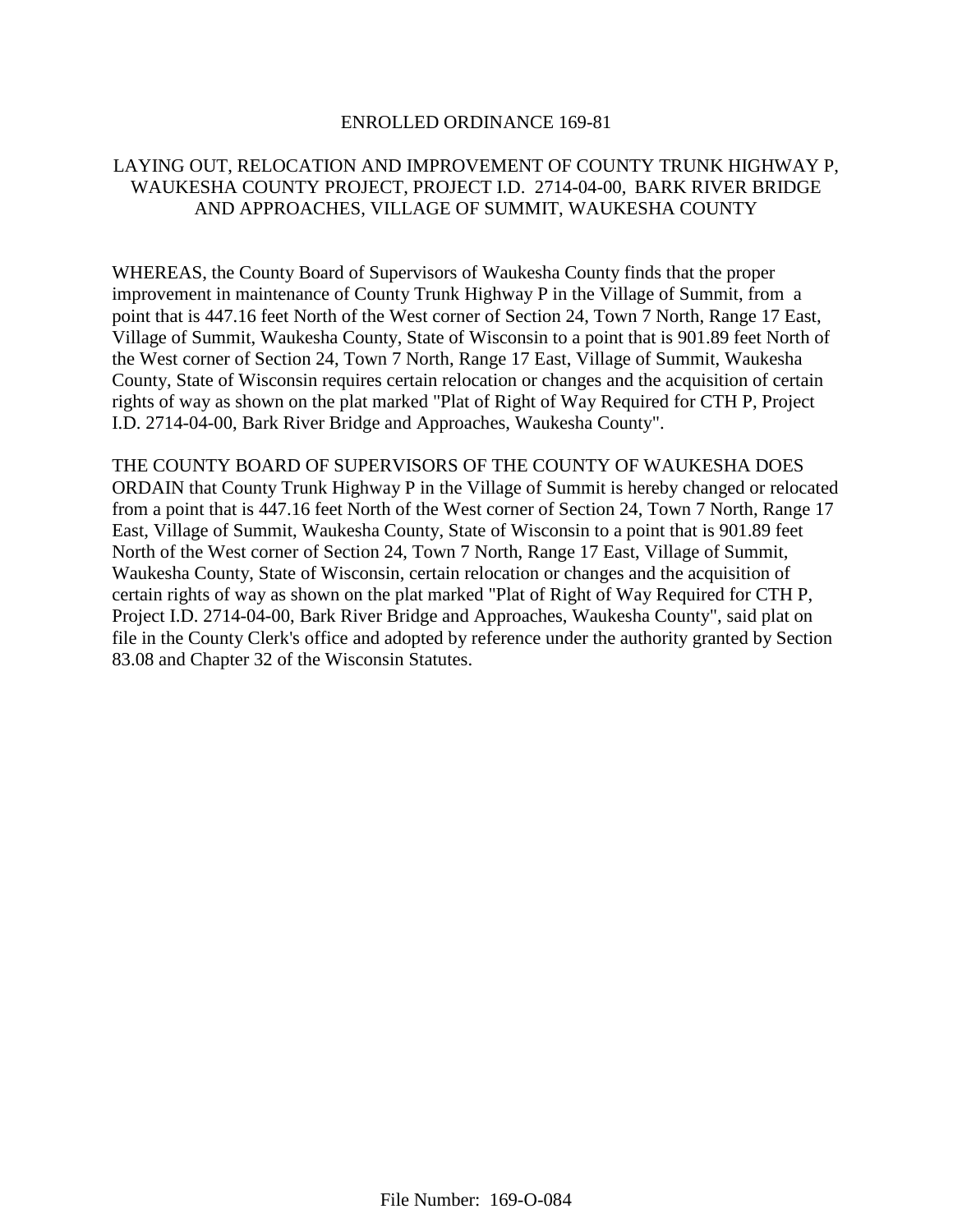LAYING OUT, RELOCATION AND IMPROVEMENT OF COUNTY TRUNK HIGHWAY P, WAUKESHA COUNTY PROJECT, PROJECT I.D. 2714-04-00, BARK RIVER BRIDGE AND APPROACHES, VILLAGE OF SUMMIT, WAUKESHA COUNTY

Presented by: **Public Works Committee** 

David W. Swan, Chair

Kathleen M. Cummings eith Hamniitt

Robert L. Kolb

**Richard Morris** 

Carl Pettis

**Steve Whittow** 

The foregoing legislation adopted by the County Board of Supervisors of Waukesha County, Wisconsin, was presented to the County Executive on:

Date: 12/16/14 Albert Lorach

The foregoing legislation adopted by the County Board of Supervisors of Waukesha County, Wisconsin, is hereby:

| Approved: |  |
|-----------|--|
| Vetoed:   |  |

 $12 - 22 - 11$ Date:

Daniel P. Vrakas, County Executive

169-O-084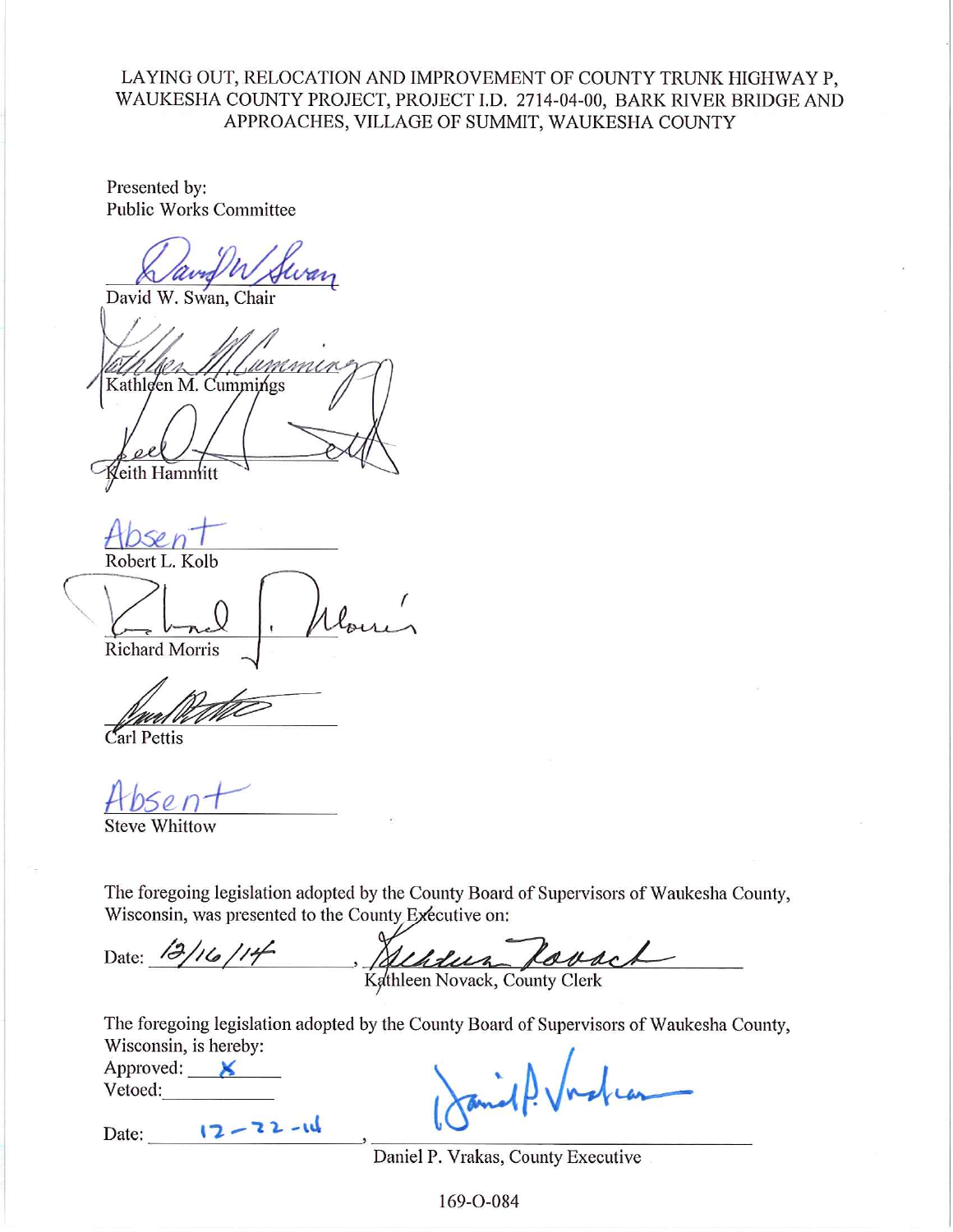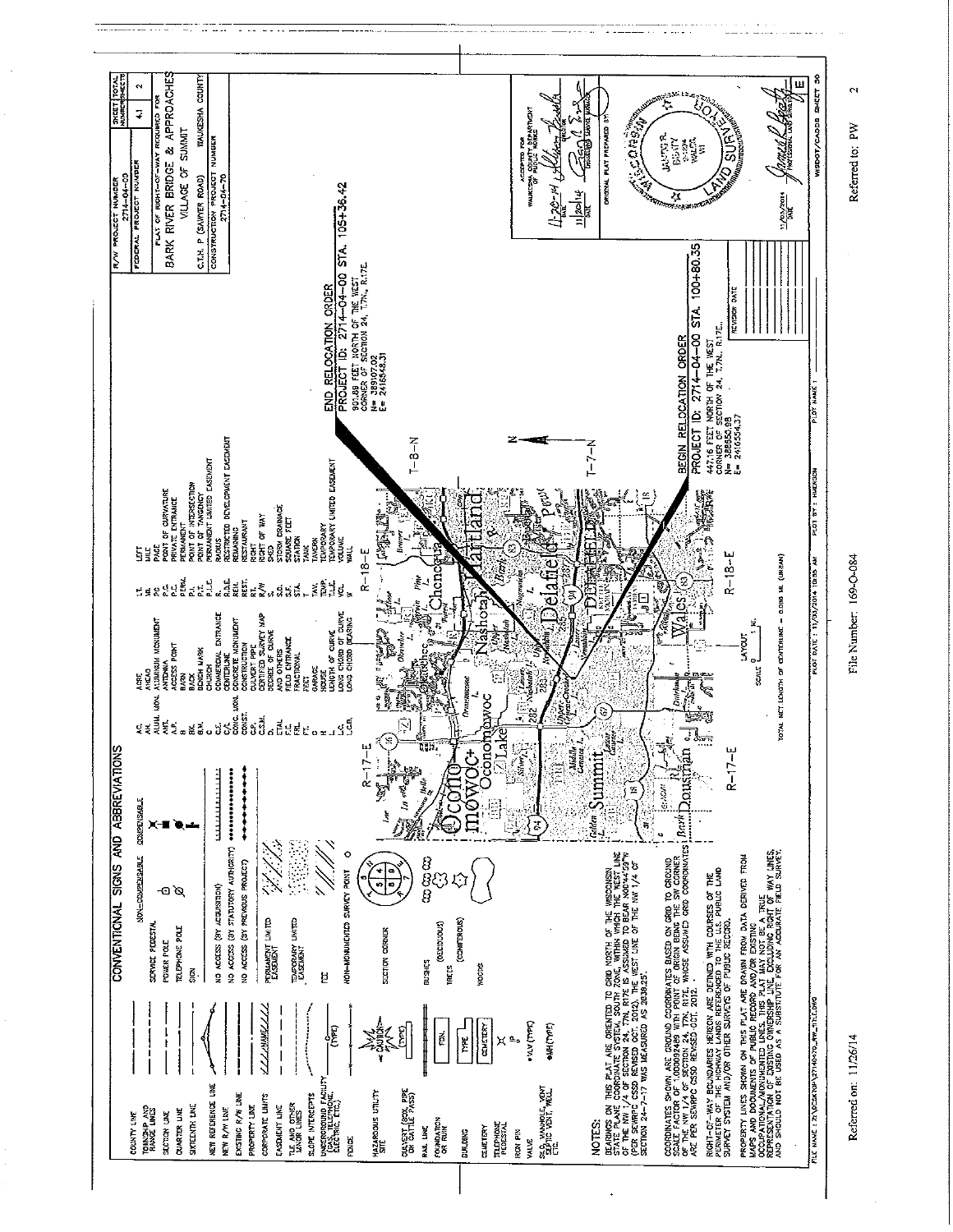